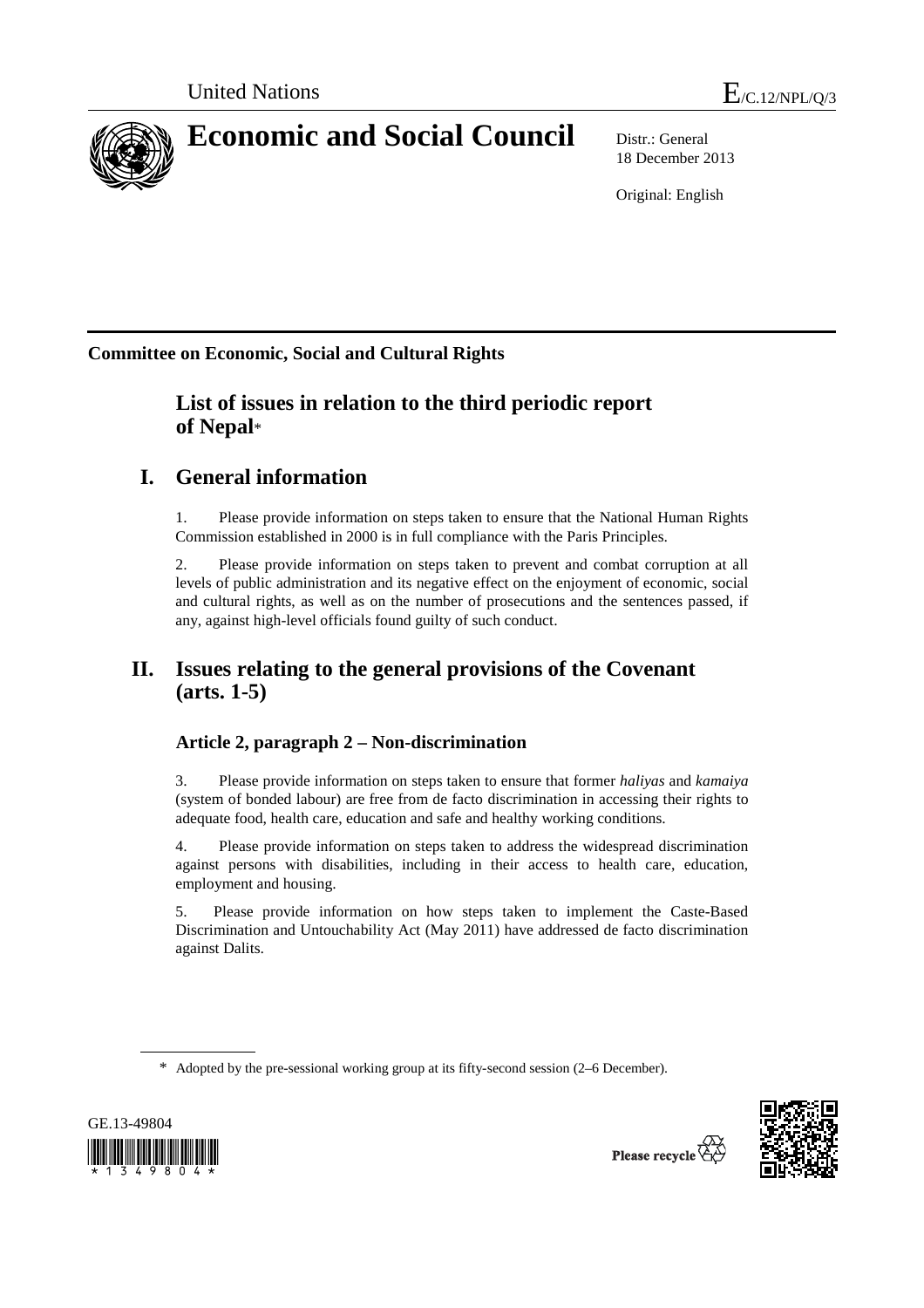## **Article 3 – Equal rights of men and women**

6. Please provide information on steps taken to increase the participation rate of women, in particular Dalit and indigenous women, in decision-making positions, public service, the judiciary and the foreign service.

# **III. Issues relating to the specific provisions of the Covenant (arts. 6–15)**

#### **Article 6 –Right to work**

7. Please provide information on whether the State party plans to adopt a national employment policy. Please also provide information on steps taken by the State party to reduce the informal sector of the economy and on measures taken to ensure that workers in the informal sector have access to basic services and social protection.

### **Article 7 –Right to just and favourable conditions of work**

8. Please provide information on measures taken to ensure that the legally guaranteed minimum wage is enforced in practice and clarify whether all sectors are covered by the provisions for a minimum wage.

9. Please provide information on steps taken to ensure that working conditions for factory workers, in particular those working in brick factories, are in line with the obligations of the State party under article 7 of the Covenant.

### **Article 8 – Right to form and join trade unions and right to strike**

10. Please clarify whether the Trade Union Act prohibits retaliatory action by employers against employees due to trade union membership or involvement in union activities. Please provide information on steps taken to promote collective bargaining. Please also clarify whether school teachers are allowed to form independent trade unions.

#### **Article 9 – Right to social security**

11. Please provide information on the impact of measures taken to protect old age and disability under the social security system. Please provide information on which other groups are protected by the social security system and how. Please also clarify whether the State party is planning to introduce a national social security system to guarantee universal coverage

## **Article 10 – Protection of the family, mothers and children**

12. Please provide information on steps taken to prevent and combat child sexual abuse, in particular of boys, in the home and in educational facilities.

13. Please provide information on steps taken to address the continued prevalence of harmful traditional practices, such as that of consulting witch doctors instead of referring a child to regular medical care, as well as early marriage, *deuki* (offering girls to deities to fulfil religious obligations), *jhumas* (offering young girls to Buddhist monasteries to perform religious functions), *kamlari* (offering girls for domestic work to the families of landlords), *badi* (widespread practice of prostitution among the Badi caste) and *chhaupadi* (prohibiting women from participating in family activities, living in the home or eating food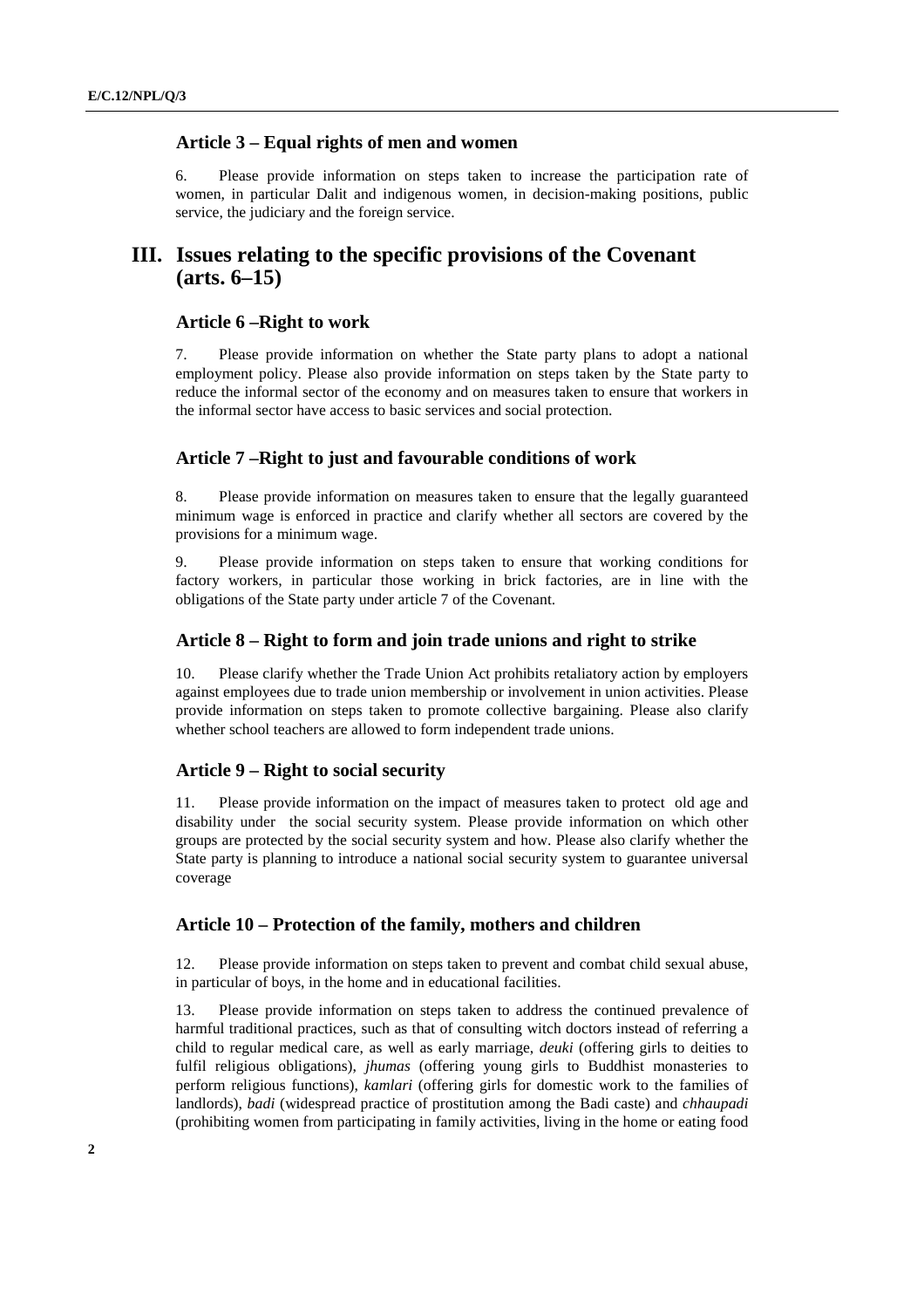other than dried foods during menstruation). Please provide information on the status of the draft bill aimed at combating these issues.

14. Please provide information on steps taken to address the root causes of the issue of street children, with the aim of their protection, rehabilitation and social integration, and ensure that they have access to education, shelter and health care.

15. Please provide information on the impact of measures taken, including those mentioned in paragraphs 238 and 239 of the State party report (E/C.12/NPL/3), to address the increasing trafficking of children for the purpose of sexual and labour exploitation, as well as forced begging, forced marriage, slavery and for the sale of organs.

16. Please provide information on the effectiveness of steps taken to implement and enforce the Domestic Violence Act (2009), in the light of the continued and rising prevalence of domestic violence, in particular against Dalit women.

17. Please provide information on whether the State party has adopted a national policy to combat child labour. Please also further clarify whether the State party has set a minimum age for access to work that is consistent with the fullest physical and mental development of young persons and what steps are being taken to effectively monitor the situation.

#### **Article 11 – Right to an adequate standard of living**

18. Please provide updated information on poverty levels in the State party, disaggregated by year and region, population, age group and gender. Please clarify whether the planned reduction in poverty to 21 per cent, as mentioned in paragraph 258 of the State party report, has been reached. Please clarify whether efforts to reduce poverty also include persons living in remote hills and slums, indigenous peoples and the Madhesi communities.

19. Please provide information on the impact of steps taken, including those mentioned in paragraph 268 of the State party report, to ensure adequate sanitation and access to safe and clean water, in particular in rural areas.

20. Please provide information on steps taken to address the problem of food insecurity, reportedly faced by 3.5 million people, in particular disadvantaged and marginalized groups. Please also provide information on steps taken to combat child malnutrition.

21. Please provide disaggregated information on the number of forced evictions and the steps taken to guarantee that forced evictions do not occur and that victims can access an effective remedy.

22. Please provide information on the number of persons displaced during the armed conflict that are still unable to return. Please provide information on steps taken to ensure that they are provided with adequate rehabilitation support, including housing, food, health care and education for children, and with adequate compensation for damage suffered to their properties during the conflict.

#### **Article 12 – Right to physical and mental health**

23. Please provide updated information on steps taken to improve the nondiscriminatory access to, availability and quality of basic health-care services in rural areas. Please also provide information on steps taken to prevent and combat discrimination in access to health services based on ethnicity or caste status.